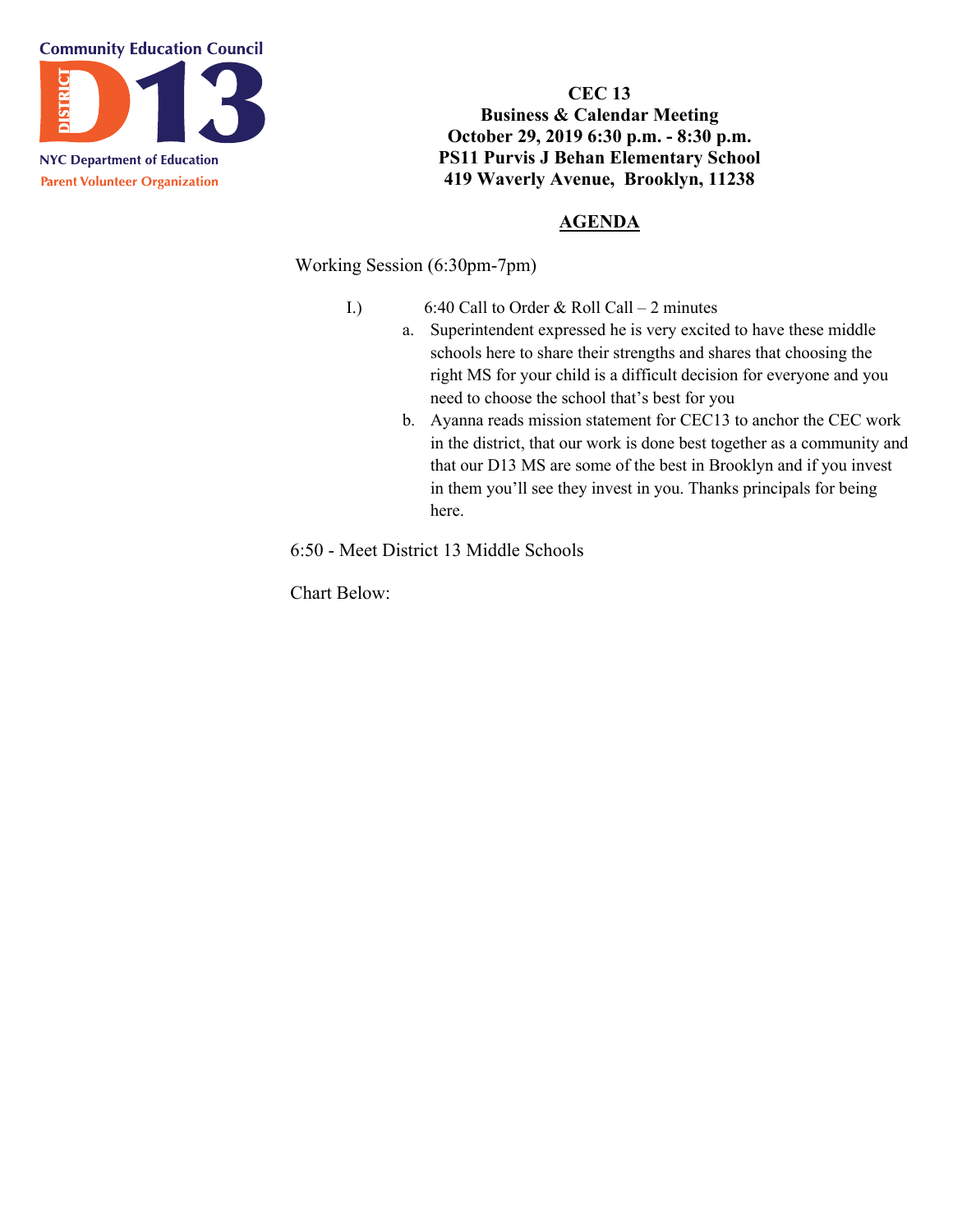170 Gates Avenue, Room 121 Brooklyn, New York 11238

\_\_\_\_\_\_\_\_\_\_\_\_\_\_\_\_\_\_\_

Ph: 718-857-3149 ext. 1212 Fax: 718-228-8079

\_\_\_\_\_\_\_\_\_\_\_\_\_\_\_\_\_\_\_

CEC13@schools.nyc.gov www.CEC13.org

#### **Council Executive Board**

*President* Ayanna Behin

*First Vice President* Meryem Bencheikh

*Second Vice President* Faraji Hanna-Jones

*Recording Secretary* Jessica Simmons

*Treasurer* Enrique Mina

**Borough President Designee** Cynthia McKnight (unofficial)

**Council Members** Chris Meador Elizabeth Kearney

\_\_\_\_\_\_\_\_\_\_\_\_\_\_\_\_\_\_\_

*Superintendent* Kamar Samuels

*Executive Superintendent* Karen Watts

*Chancellor* Richard Carranza

I.)

| hool      | <b>Principal Highlights</b>                                                    |
|-----------|--------------------------------------------------------------------------------|
| ck Street | Perfect place if your child wants STEM and the Arts. They don't have to choose |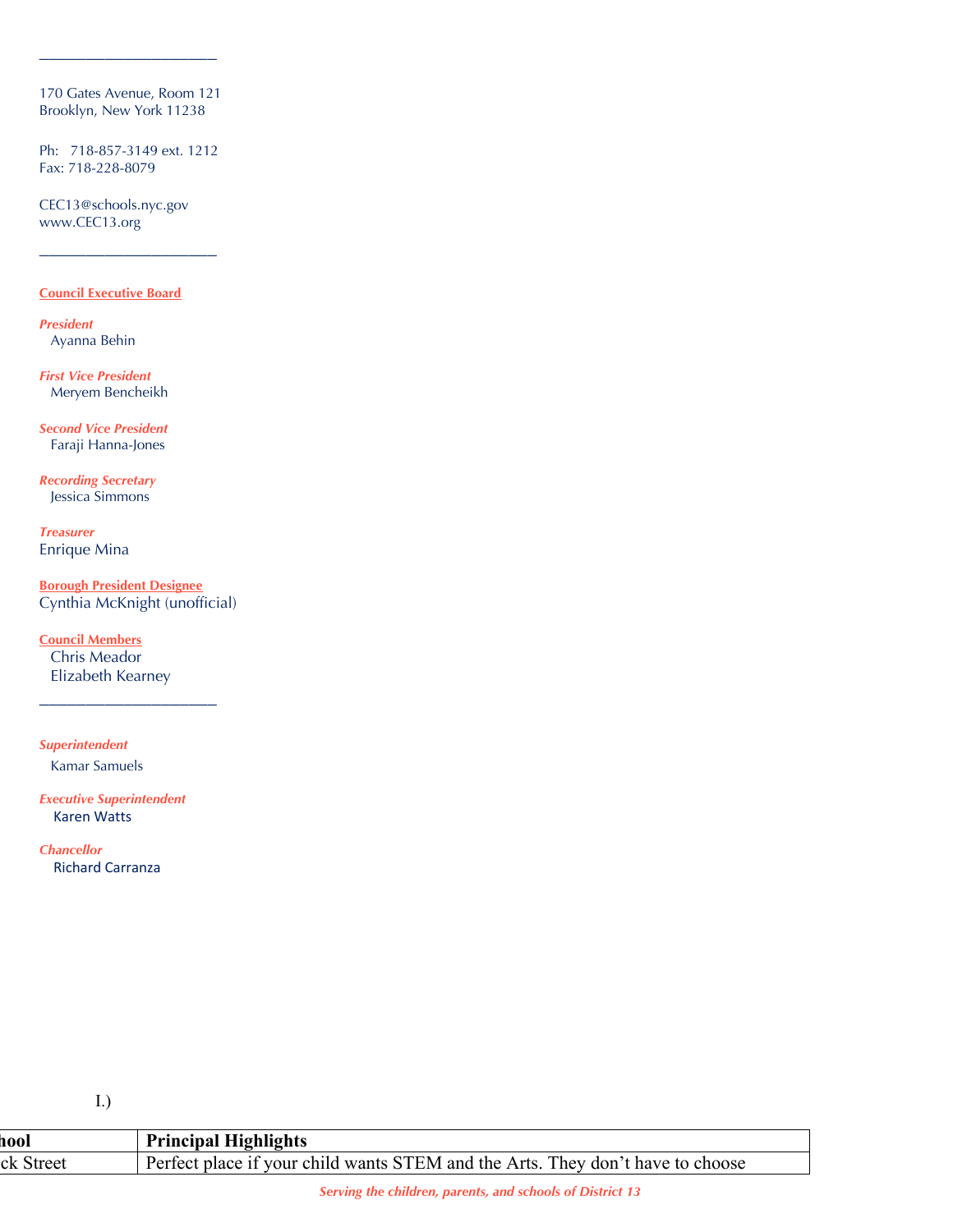|                             | Small MS – full capacity is 300-330                                                                                  |
|-----------------------------|----------------------------------------------------------------------------------------------------------------------|
|                             | Heart of DUMBO - unique standing school - it started off as Satellite West and given                                 |
|                             | opportunity D13 to design a MS for what parents wanted their child to be able to do                                  |
|                             | once they left the school                                                                                            |
|                             | -accelerated school                                                                                                  |
|                             | -8 <sup>th</sup> graders have at least 2 Regents passed - Living Environment and Algebra                             |
|                             | -uniform school                                                                                                      |
|                             | -after school program includes cheerleading and                                                                      |
| pical 6 <sup>th</sup> grade | We are truly the cinderella story $-$ and we are spoiled                                                             |
|                             | Starts in the summer – $6th$ graders come for one week in the summer – 5 days for half a                             |
|                             | day - so anxiety level on first day of school for Dock St student is extremely low, they                             |
|                             | have gotten acclimated to environment, teachers, friends, lockers                                                    |
|                             | Our kids loving to school even with bad day or bad grade<br>$\overline{\phantom{a}}$                                 |
|                             | Uniform – $6^{th}$ gold, $7^{th}$ blue, $8^{th}$ white – it's a way of life<br>$\overline{\phantom{a}}$              |
|                             | Lunch is unique – we don't have a playground, there playground is Brooklyn bridge                                    |
|                             | park - I can see my kids from my window, it could be a movie, carousel, students at                                  |
|                             | Dock St have to get acclimated to being a public space – you'll see kids going to                                    |
|                             | starbucks                                                                                                            |
|                             | We're on one floor – we don't share a building, we're our own island                                                 |
|                             | When the bell rings, all colors walking into one circle<br>$\overline{\phantom{a}}$                                  |
|                             | 8 period day - I like the food - if you see the principal eating the food, it's good!                                |
|                             | 7:30 breakfast                                                                                                       |
|                             |                                                                                                                      |
|                             | 8am town hall meeting $-$ my time to see school as a community $-$ all principles we                                 |
|                             | want dock street students to live up to $-$ all build around theory and core belief $-$ any                          |
|                             | student and any teacher can get up and talk about what they want to talk about                                       |
|                             | We have homeroom, lockers are inside homeroom                                                                        |
|                             | $8th$ period day, each period 45 min, $6th$ grade gets HR and tech every day; we're a TC<br>$\overline{\phantom{a}}$ |
|                             | reading and writing program; we have our own science lab and Amplify; Envision                                       |
|                             | Math is more student and parent friendly; SS use Passport curriculum                                                 |
|                             | 2 periods ELA, 2 periods math, library time, we actually put them in there and let them                              |
|                             | get acclimated to reading                                                                                            |
|                             | Lunch time is unique $-$ if they don't want to go out, we go out when weather is nice, it                            |
|                             | gets cold by the water, so they stay inside if it's cold – they can go to gymatorium and                             |
|                             | play basketball or not, girls can go to the library-                                                                 |
|                             | $6th$ graders explore the arts – 2 months here, 2 months there, decide what they want to                             |
|                             | major in in 2 years – SHS wants to see specialization for 2 years                                                    |
|                             | 2:30-5:30 engaged clubs after school -                                                                               |
|                             | Heavily involved PTA building – parents escort kids to navy yard for technology –                                    |
|                             | See many tours and open houses going on, very busy there - but to a child there it's a                               |
|                             | regular day $-$ it's a rigorous education but they're happy                                                          |
|                             |                                                                                                                      |
|                             | Relationship with community                                                                                          |
|                             | Built with community, mission and vision and everything was built with parents,                                      |
|                             | community teachers                                                                                                   |
|                             | Families come in with biases too - and we're truly a melting pot - depends on who's                                  |
|                             | looking at it and what they're looking at                                                                            |
|                             | Depends on having an inclusive environment                                                                           |
|                             |                                                                                                                      |
|                             | Classroom management                                                                                                 |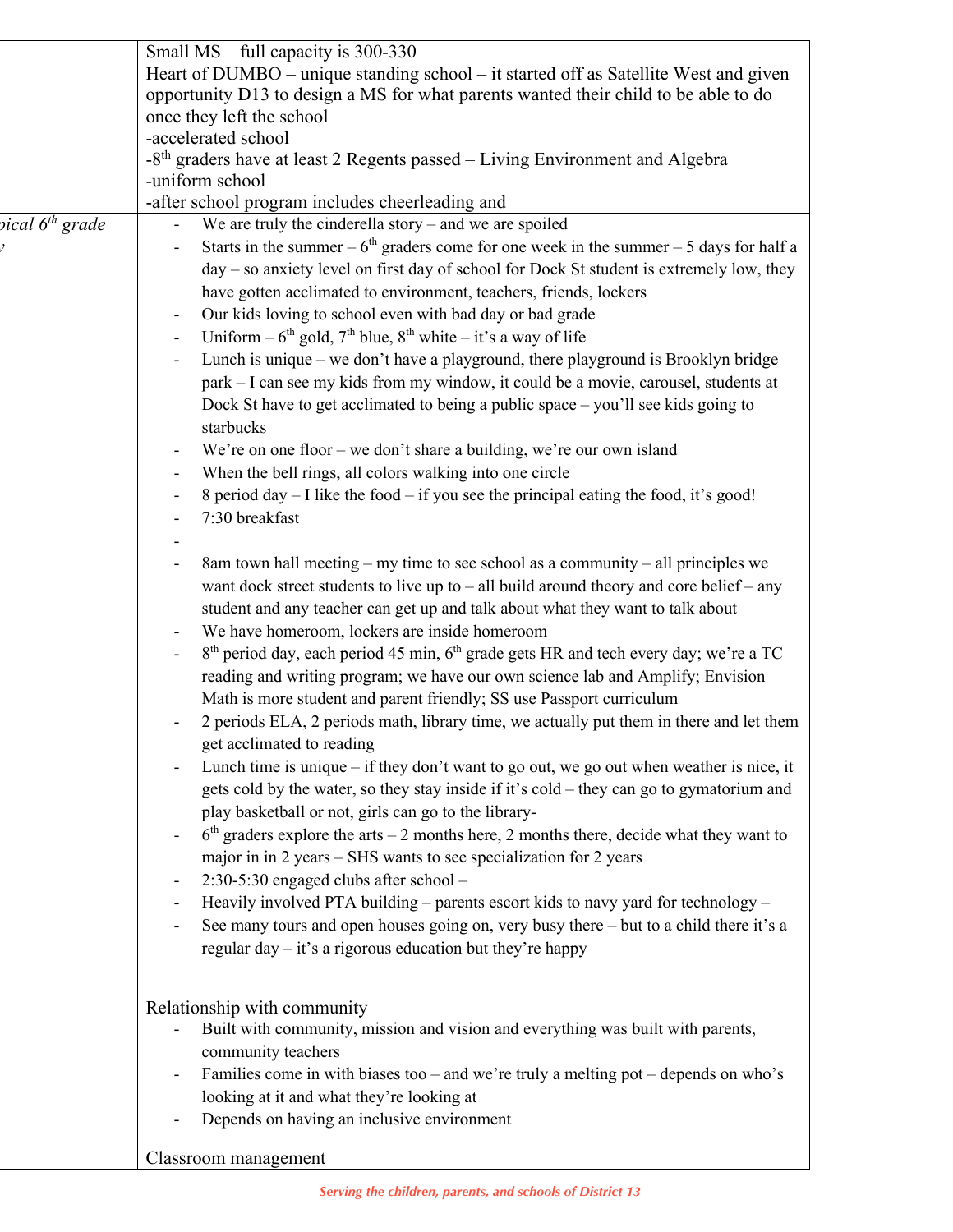|                             | It's our job to build teachers - we have a melting pot of new and veteran teachers -<br>there are teachers kids gravitate to or new teachers learning themselves how to deal<br>with various levels<br>Up to the leader to provide professional development for child and teacher $-$ it's not<br>always easy, we don't always have a magic wand, main mission is to keep both<br>interested - we work every day to keep it balanced<br>You don't want a school where everyone is leaving because it leaves your children<br>without instruction – we try to find balance that we're working as one<br>We're all human, we all have imperfections, we try our best to make sure they have a<br>better trusting relationship<br>Admission:<br>3 classes – Gen Ed and ICT – we're not a school where it's level 4 and you're in, it<br>doesn't mean you're the right fit for the school - they could be a level 1 and struggling<br>in reading and writing and they do a collaborative science project and they're the right<br>fit<br>Not only SEMS with attendance, grades, portfolio, teacher comments<br>We have a conversation with them and watch conversation of the students and watch<br>their collaborative skills - by the time it's all done we've seen the whole child |
|-----------------------------|-----------------------------------------------------------------------------------------------------------------------------------------------------------------------------------------------------------------------------------------------------------------------------------------------------------------------------------------------------------------------------------------------------------------------------------------------------------------------------------------------------------------------------------------------------------------------------------------------------------------------------------------------------------------------------------------------------------------------------------------------------------------------------------------------------------------------------------------------------------------------------------------------------------------------------------------------------------------------------------------------------------------------------------------------------------------------------------------------------------------------------------------------------------------------------------------------------------------------------------------------------------------------------------|
| 301                         | Located on NY avenue<br>$\qquad \qquad \blacksquare$<br>Very small MS, growing and currently 100 students<br>Serving our students, staff and community and making adjustments to meet the needs of<br>the schools in the community<br>Need for second language and have Mandarin<br>Open door at 7am every morning for students that enjoy basketball<br>$\overline{\phantom{a}}$<br>Set environment to support children with emotional development<br>Beginning Algebra club and beginning STEM and robotics club<br>$\qquad \qquad \blacksquare$<br>Uniform school<br>Open door to parents every Wednesday morning                                                                                                                                                                                                                                                                                                                                                                                                                                                                                                                                                                                                                                                              |
| pical 6 <sup>th</sup> grade | Doors open at 7am – there every morning meeting and greeting every student and neighbor<br>Our students go into the gym to talk to their friends, play basketball, breakfast at 7:30<br>7:57-8:03 in homeroom and school counselors will go into classes to greet them and set<br>tone for the day<br>Core subjects: Social Studies, ELA, math, health, PE, Mandarin, Drop everything and read,<br>science<br>Lunch<br>At the end of the day, back to homeroom to close out day with counselor<br>After school program with HW help and have opportunity to get support – may have<br>dance, djembe drumming, cooking                                                                                                                                                                                                                                                                                                                                                                                                                                                                                                                                                                                                                                                             |
|                             | Admission<br>4 classes<br>Growing our school and welcoming every student inside and outside the community<br>We invite parent and child in to have a conversation and we ask the student: would you<br>like to come here? Why?<br>Goal is to grow<br>$\overline{a}$                                                                                                                                                                                                                                                                                                                                                                                                                                                                                                                                                                                                                                                                                                                                                                                                                                                                                                                                                                                                               |
| ts and Letters              | Designed to make sure students are seen and heard and known well<br>$\qquad \qquad \blacksquare$<br>Elaborate advisory system for kids to communicate all things good and not so good<br>$\qquad \qquad \blacksquare$<br>Make sure the learning kids are doing is highly visible                                                                                                                                                                                                                                                                                                                                                                                                                                                                                                                                                                                                                                                                                                                                                                                                                                                                                                                                                                                                  |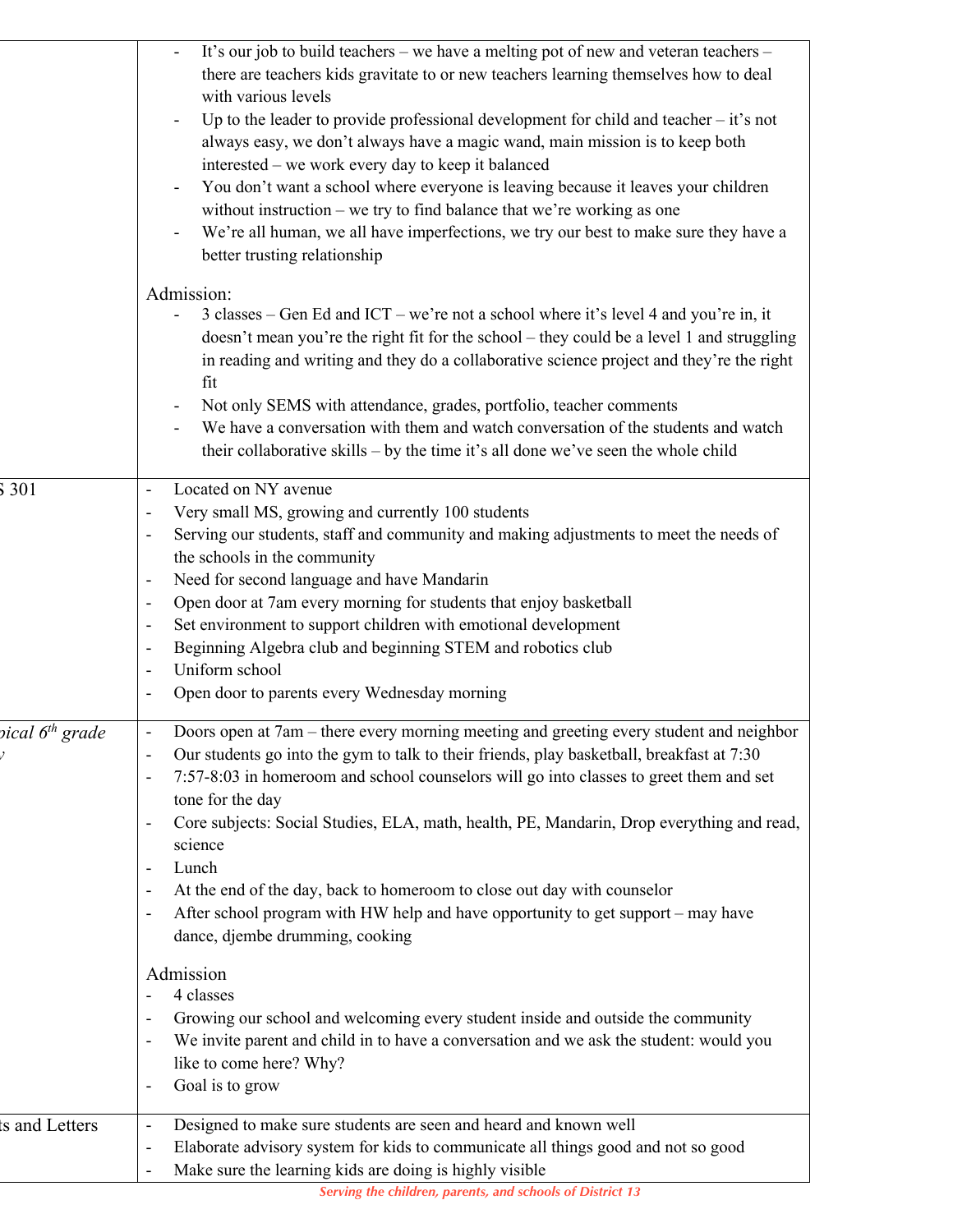|                               | Builders of student voice                                                                                                 |
|-------------------------------|---------------------------------------------------------------------------------------------------------------------------|
|                               | Multiple ways learning is exhibited throughout the year                                                                   |
|                               | Art Expo - kids develop a portfolio: visual arts, dramatic arts, dance or computer, just                                  |
|                               | started film-making two year sequence                                                                                     |
|                               | We are a space that's intentionally integrated – we have a diverse student body that we're                                |
|                               | proud of                                                                                                                  |
|                               | Rigor isn't more worksheets and more homework, it's around revision revision and more                                     |
|                               | revision – nexus of cognitive dissonance which is a great place for learning                                              |
| pical day for 6 <sup>th</sup> | We start at $8:47$ – morning meeting with a set of chimes, hit them $3x$ , morning meeting                                |
| ide                           | with different them                                                                                                       |
|                               | Minimize number of kids teachers need to know – it's a way to make sure – revision is a<br>$\qquad \qquad \blacksquare$   |
|                               | big part of the work - I can't possibly read and give feedback to lots and lots of drafts of                              |
|                               | work if I'm responsible for 100 kids, if I'm responsible for 60 kids, more likely                                         |
|                               | Arts and advisory<br>$\overline{\phantom{a}}$                                                                             |
|                               | PE and go out at recess – every day – it was rainy today – we were outside – there has to                                 |
|                               | be some kind of connection to the natural world, that's a typical day                                                     |
|                               |                                                                                                                           |
|                               | Community<br>It's about relationships and time                                                                            |
|                               | I need to maximize the time in which I'm talking with them in small settings – so I need a                                |
|                               | de-centered classroom environment, a whole host of engaging activities that keeps it real                                 |
|                               | quiet and allows me to have individual moments with kids getting to talk to them and know                                 |
|                               | them better, same thing with parents                                                                                      |
|                               | We started listening conferences $-$ just 15 min of parents coming in and teachers listening                              |
|                               | - we have to have that start of a relationship to get to know your child best we want to get                              |
|                               | to know your child;                                                                                                       |
|                               | Student-led conferences to build student voice - watch and marvel at kids together                                        |
|                               |                                                                                                                           |
|                               | Admission<br>It's very possible we will merge with another school – if that happens, we will add a $3rd 6th$              |
|                               | grade class                                                                                                               |
|                               | Last year we had 5 slots and 350 applicants – we have a screening process – we don't look                                 |
|                               | at test scores, we look at $4th$ grade report cards, we invite 1/3 of applicants from every                               |
|                               | school in the district to interview                                                                                       |
|                               | Interview: we go in and do a structure to advisory, circle of respect, kids greet each other<br>$\overline{\phantom{a}}$  |
|                               | and answer a prompts (i.e. if you shrunk down to size of an ant, where would you go?),                                    |
|                               | they then go off and do a drawing and writing piece - based on a Langston Hughes home -                                   |
|                               | design a statue for Ft Greene Park, we are looking at the draftsmanship, not how good the                                 |
|                               | drawing is, but the ideas that come from the $kid - they$ write their interpretation of why it is                         |
|                               | what is it; while they're doing that we're having individual conversations with kids about                                |
|                               | favorite books or science project                                                                                         |
|                               |                                                                                                                           |
| 5 1 1 3                       | Located in Ft. Greene, short walk from here<br>$\overline{\phantom{a}}$                                                   |
|                               | Mid-sized school<br>$\overline{\phantom{a}}$                                                                              |
|                               | we service all types of kids - no matter what type of child you have, your child can have<br>$\qquad \qquad \blacksquare$ |
|                               | success in our building $-$                                                                                               |
|                               | 2 students who just graduated – came in in $6th$ grade he was a star the second week of                                   |
|                               | school, so our mission was to foster his development and got him into a pipeline program                                  |
|                               | for Brooklyn Tech and supported his family to make sure he could get into program,                                        |
|                               | fortunately enough he was accepted to Stuyvesant in March; another student came in as $6th$                               |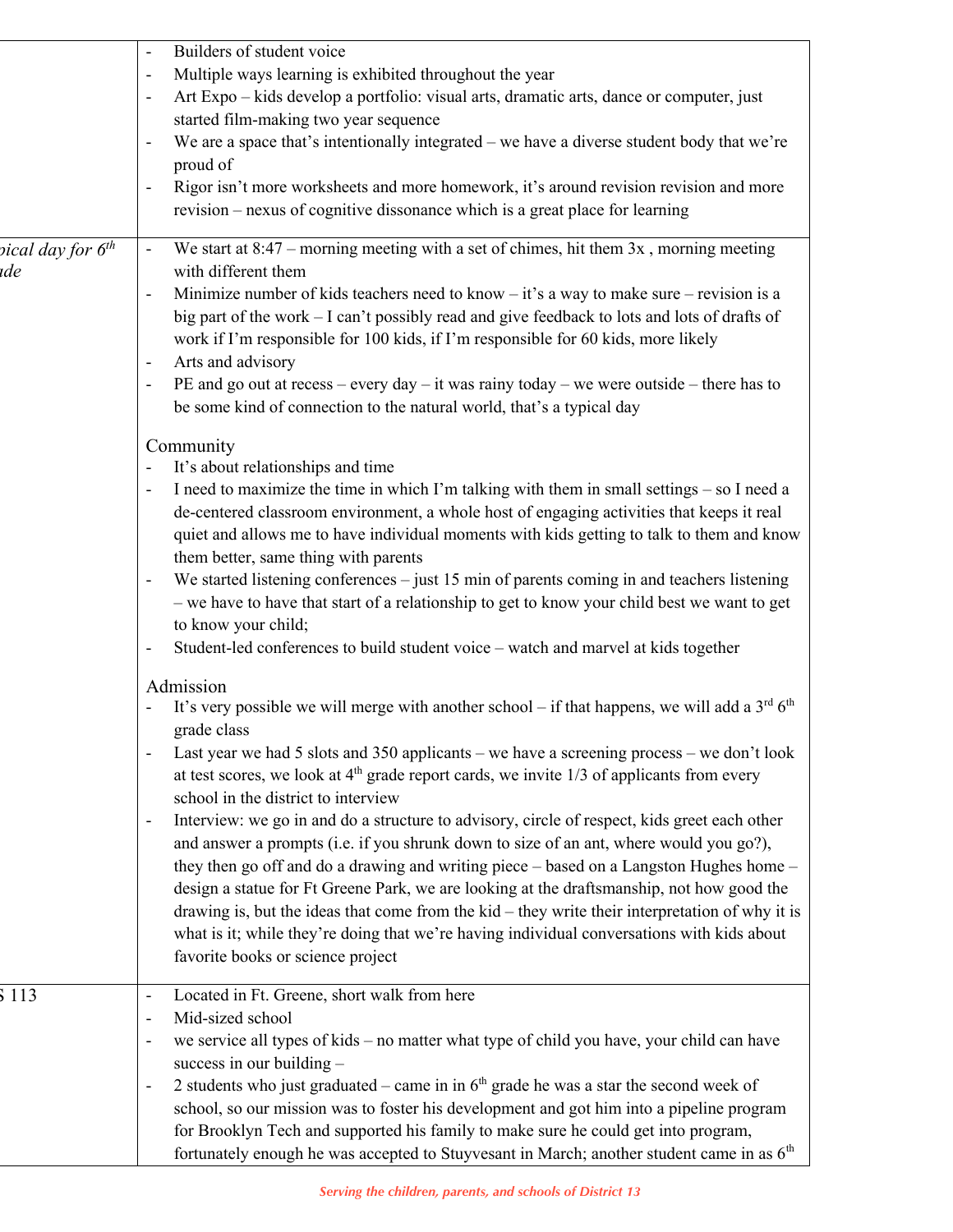grader had ADHD and parents didn't believe in medication so had to come up with plan to support him with teachers to allow him to take breaks every 15 min and later teachers were able to find what worked especially well (i.e. reading on the iPad instead of physical books) and find materials that he likes – over time and the work that he did, he was able to work and succeed and graduate this spring

- Our students come back and tell us that we do a good job
- Dual language
- Extra curriculars sports, after school program with LIU, spending time supporting students socially and emotionally  $-$  it is important to us to provide supports to them  $-$  so they can learn effectively and efficiently throughout the day

day can start at 7, we still have homeroom where they have 10 min where teacher greets them for the day and get wise words of wisdom and encouragement for the day, 1 period of science, 1 period of social studies, then 1-2 periods of math or ELA – they get 8 periods of math and ELA a week, they have a talent period – performing arts and technology school – they get 6 periods of talent a week: vocal music, dance, ballet, traditional dance, technology; take 2 years of technology to learn basic computer and web-page design and in  $8<sup>th</sup>$  take a visual arts course; we have lunch in middle of the day at 12 – students can go outside in the yard or sit inside and talk with friends and then we have a student life center we opened a few years ago which has video games, computers for work, and quiet meditation space – it's an alternative to spend lunch period; 3 classes to close out the day, return to homeroom and debrief the day; has a planner to help them organize their lives, students will listen to announcements, at 2:30 students are dismissed – walked down or proceed to afterschool program with LIU, snack and work time with HW assistance, followed by activity part of the day

### Community

We have a number of teachers and steaff members who attended the school, who live in the community, who live in the community – positive relationship in the community

Classroom management

- Most important thing is that we support our teachers students feel engaged when there's a good lesson they're focused
- Kids have to feel respected and loved and those two things circumvent a lot of issues even for a typical MS student they're feeling evil for no reason at all or for a real reason, we've got to be able to deal with it
- Recognize when a kid is having a bad day for a real reason and be empathetic and have support systems to help that kid work through their challenges to re-engage

# Admission

- Screen school
- Audition students for enrollment varies on program, if it's performing arts dance or vocal you'll do an audition in that period – you can audition without having prior experience, i.e. if it's vocal you're asked to follow notes, dance you're asked to do a prepared piece, we're looking at evaluating interest not proficiency; talent – writing prompt to write about technology that interests you and that's used to gauge their interest in technology – in addition to grades, ways we audition to bring students into the building
- 2  $6<sup>th</sup>$ , 1 dual language Spanish, 1 ICT, that makes up  $6<sup>th</sup>$  grade 125 students

-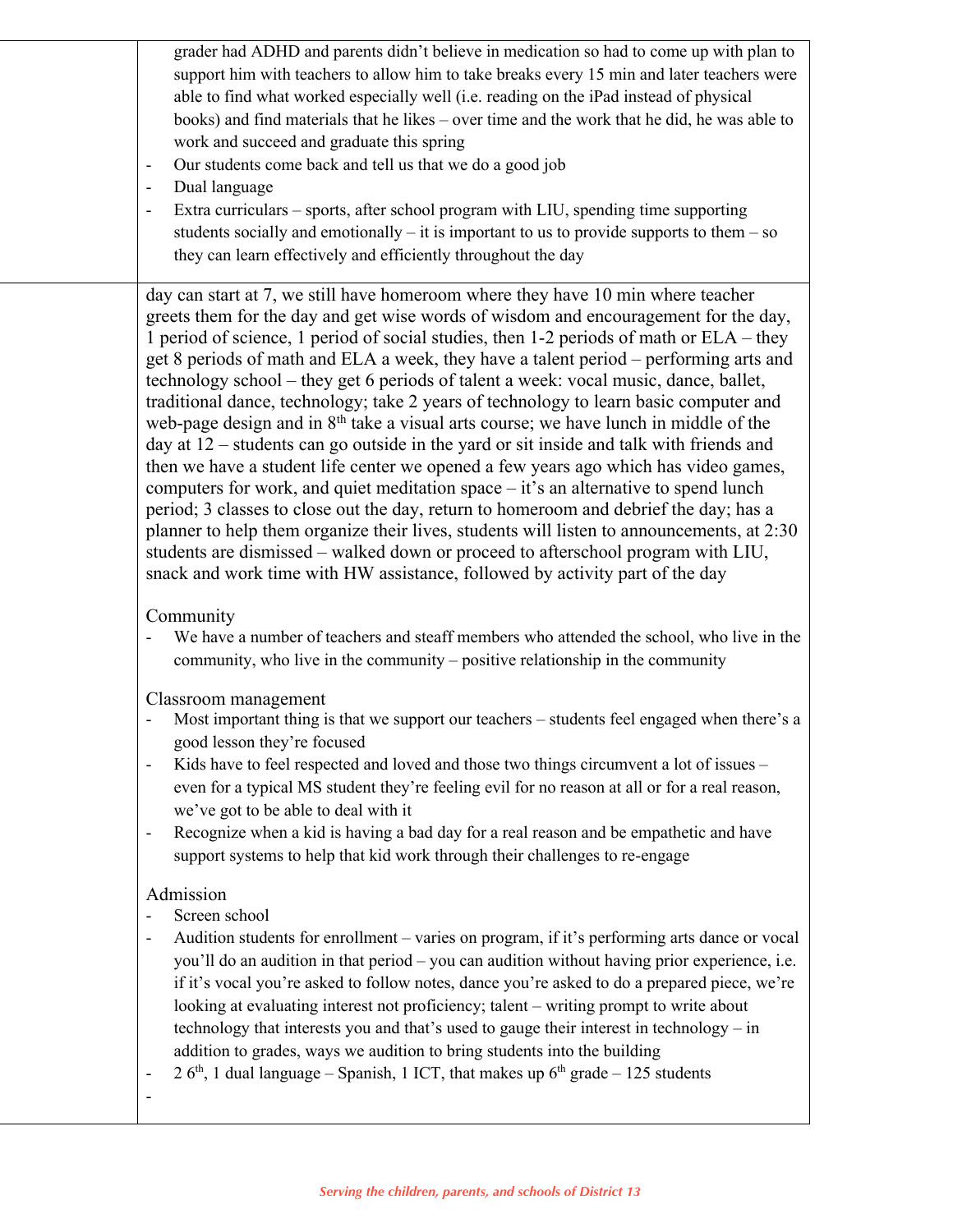| Greene                        | We focus on your student and helping them to discover who they are as they move through                                                                                         |
|-------------------------------|---------------------------------------------------------------------------------------------------------------------------------------------------------------------------------|
| paratory                      | the middle school experience                                                                                                                                                    |
| ademy                         | Expose students to all kinds of electives and experience - computer engineering, elective                                                                                       |
|                               | arts, etc. 6/7 they get experience in ALL                                                                                                                                       |
|                               | In $8th$ they get to elect into an exploration of all of those things – our students focus on                                                                                   |
|                               | investigative learning                                                                                                                                                          |
|                               | Portfolios as primary basis of promotional criteria<br>$\qquad \qquad \blacksquare$                                                                                             |
|                               | Small and intimate environment, know all of our students and their families very well                                                                                           |
|                               | After school and clubs                                                                                                                                                          |
|                               | Proud of partnerships: theater companies to do develop of students to develop voice, help                                                                                       |
|                               | with their presentation skills so that they feel confident;                                                                                                                     |
|                               | Serve a wide variety of students and proud of inclusion model to allow gen ed and sped to<br>$\qquad \qquad \blacksquare$                                                       |
|                               | co-exist in the space together                                                                                                                                                  |
|                               | Proud of the journey our students take and we can track the growth of all of our students no<br>$\qquad \qquad \blacksquare$                                                    |
|                               | matter where they start with us                                                                                                                                                 |
|                               | Offer a Regents program at our school – one in science and one in math, offer language<br>$\qquad \qquad \blacksquare$                                                          |
|                               | proficiency so students can get advanced course work as they move through the experience                                                                                        |
|                               |                                                                                                                                                                                 |
| pical day for 6 <sup>th</sup> | located in PS 46 at 100 Claremont - day starts at 7:30 where myself or team is outside                                                                                          |
| de                            | and greets our students. Check in with adult. Start class no homeroom – go right into                                                                                           |
|                               | class day where they experience core classes and work on deep investigation types of                                                                                            |
|                               | tasks – we have a grant partnership with our students partnering with theater companies                                                                                         |
|                               | building a black box theater; math doing projects on stock exchange; electives in<br>technology they'll begin coding in 6 <sup>th</sup> grade and building game design; foreign |
|                               | language study in $6th$ grade, do investigative science in $8th$ grade – deep study on DNA                                                                                      |
|                               | and matching children based on genetics experiment; 45 min after they eat lunch to go                                                                                           |
|                               | outside- they have free choice in games and athletics, also have tutoring and clubs                                                                                             |
|                               | running inside, dismissal, 100% free after school program: sports, arts, tutoring,                                                                                              |
|                               | robotics, chess, 5:45 is end of the day and after school team makes sure they go home                                                                                           |
|                               | safe                                                                                                                                                                            |
|                               |                                                                                                                                                                                 |
|                               | Community                                                                                                                                                                       |
|                               | Important for our teachers and staff community to reflect in the school $-50\%$ of staff is                                                                                     |
|                               | male                                                                                                                                                                            |
|                               | We spend a lot of time training our teahcers in how to support social emotional needs of                                                                                        |
|                               | MS                                                                                                                                                                              |
|                               | Do a lot of brain theory                                                                                                                                                        |
|                               | A lot of empathy for our children, they are our children – when my 4 yo is having a<br>$\qquad \qquad \blacksquare$                                                             |
|                               | meltdown I don't yell at her on top of it                                                                                                                                       |
|                               | Building trust helps us build trust in the classroom<br>$\overline{\phantom{a}}$                                                                                                |
|                               | In my 20 year career $-$ if you're connecting with students in the classroom, you're<br>$\overline{\phantom{a}}$                                                                |
|                               | connecting with parents at home - and that makes conversation really easy and have a                                                                                            |
|                               | conversation about the full spectrum of your child                                                                                                                              |
|                               | Everyone in this district has similar things in our school – the D13 philosophy – the best<br>$\qquad \qquad \blacksquare$                                                      |
|                               | thing to do is to come to the schools and visit and try us on: how do we speak to our                                                                                           |
|                               | students, how does it feel to speak to us; we're shy on stage but please come and see us and                                                                                    |
|                               | visit our schools                                                                                                                                                               |
|                               | Admission                                                                                                                                                                       |
|                               | Screen school                                                                                                                                                                   |
|                               | 3 sections of $6th$ grade looking for matches with                                                                                                                              |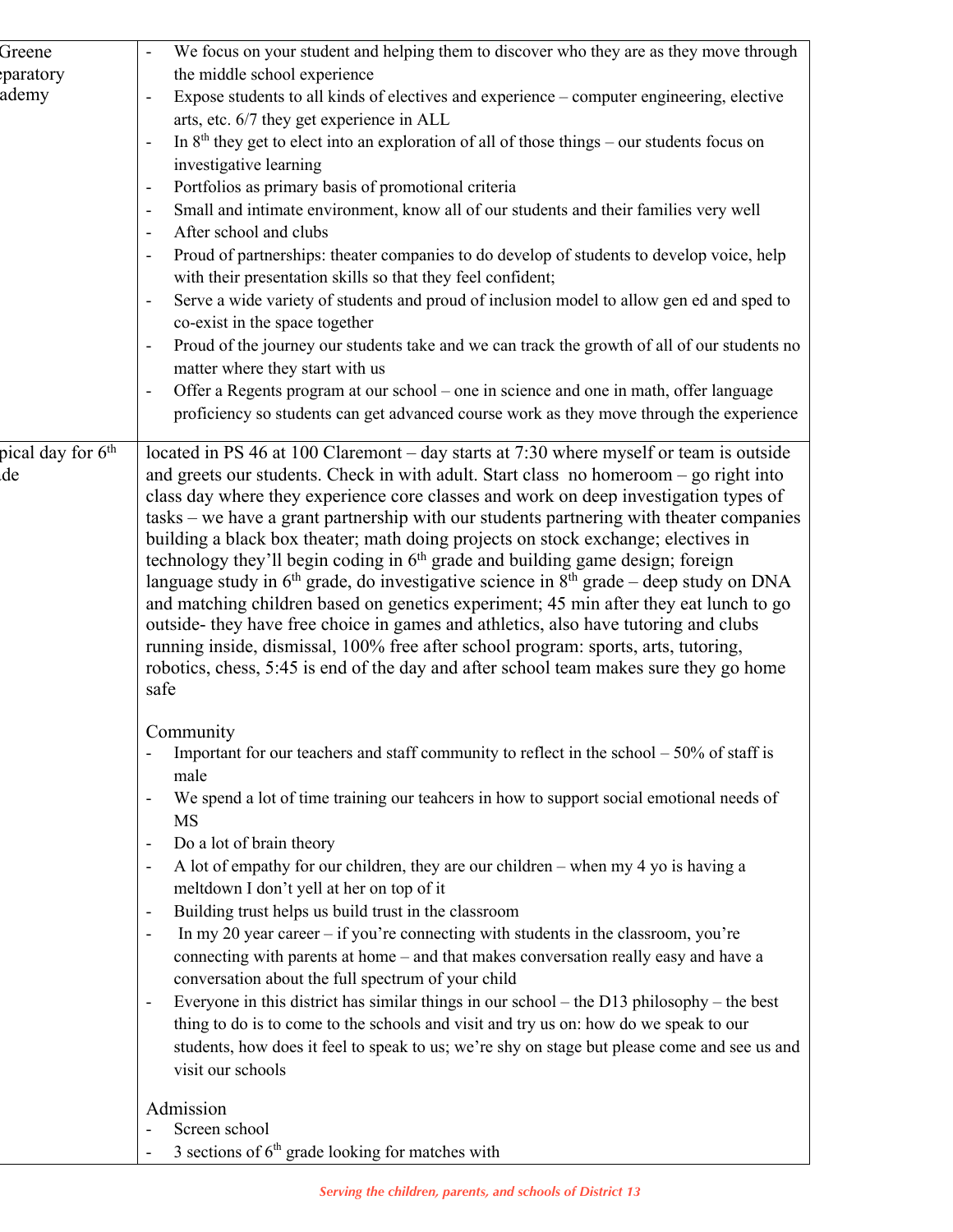|                               | We're interested in getting to know the students – invite them in for an interview, do a<br>critical thinking activity to imagine what something is about, then it's a longer amount of<br>time of getting to know the children and most importantly to us do they see themselves as a<br>fit for the school – best version of themselves, discover themselves, are they comfortable<br>doing that kind of work?                                                                                                                                                                                                                                                                                                                                                                                                                                                                                                                                                                                                                                                                                                                                                                                                                                                                                                                                                                                                                                                                                                                                                                                                                                                                                                                                                                                                                                                                                                                                                                                                                                                                                        |
|-------------------------------|---------------------------------------------------------------------------------------------------------------------------------------------------------------------------------------------------------------------------------------------------------------------------------------------------------------------------------------------------------------------------------------------------------------------------------------------------------------------------------------------------------------------------------------------------------------------------------------------------------------------------------------------------------------------------------------------------------------------------------------------------------------------------------------------------------------------------------------------------------------------------------------------------------------------------------------------------------------------------------------------------------------------------------------------------------------------------------------------------------------------------------------------------------------------------------------------------------------------------------------------------------------------------------------------------------------------------------------------------------------------------------------------------------------------------------------------------------------------------------------------------------------------------------------------------------------------------------------------------------------------------------------------------------------------------------------------------------------------------------------------------------------------------------------------------------------------------------------------------------------------------------------------------------------------------------------------------------------------------------------------------------------------------------------------------------------------------------------------------------|
| sembly Unison<br>100l (PS 56) | One small school in one long hallway<br>$\overline{\phantom{a}}$<br>172 kids – every adult knows every child by name – parents and kids are greeted by name<br>$\overline{\phantom{a}}$<br>Open door policy to parents and they can be true partners in educational experience for<br>kids<br>A lot happening at our school happens with other schools: advisory groups of 12, advisor is<br>their 'school parent' and they know that child so well, they're the ones that interface with<br>the families – moving from interfacing with one teacher to interface with up to 7-8<br>teachers, so we like to mitigate that challenge by being main contact for families<br>Every child has a seat at the table - not academic screens, if you're interested in our<br>$\overline{\phantom{a}}$<br>school, we're interested in you - don't look at academic histories to see if your child will<br>be a good fit, we purely look at whether you're interested in attending our school<br>Academic and leadership development of every child - we have students sitting on our<br>$\overline{\phantom{a}}$<br><b>SLT</b><br>Portfolios to determine promotion – we don't believe standardized exams tell the whole<br>$\overline{\phantom{a}}$<br>story of what children are capable of<br>Special programming for career and technology programs - similar to CTE HS, we have<br>$\overline{\phantom{a}}$<br>CTEP - hydroponics, coding, maker - all have special spaces in our school - maker lab,<br>technology room, hydroponic room<br>Individualized academic classes in small groups - while some kids are in CTEP, others are<br>$\overline{\phantom{a}}$<br>getting extra skill-building time in reading or math, or we provide Regents prep (Algebra<br>course) – kids cycle through classes so we don't fall into trap of having a young person<br>who gets extra support in reading always gets support in reading - always gets access to<br>maker lab, hydroponics, coding<br>You would be hard pressed to find a school in our district that wouldn't be a wonderful<br>$place - go visit!$ |
|                               | starts with breakfast, can do fitness at 7:30 if they want, I'm there at entry because we<br>have all of our children lock their cell phones away in pouches by Yonder, greet<br>everyone in the morning and give love an dhugs, lock phones and go into breakfast or<br>fitness, 815 make way out of cafeteria through staircase all together, straight to<br>advisory, greeted by school dean, every advisor is in doorway and it's a sea of hellos -<br>$6th$ grade all on one side of the hallway – our $6th$ graders need the time to make that<br>transition and be careful with how quickly we make that transition happen – we can<br>keep them all around each other and keep them younger for longer – not crossing paths<br>with $8th$ graders they try to get cool for $-20$ min advisory, ELA, math, science, social<br>studies – each one is so fun – lunch at $12$ – we also have open lunch for $8th$ graders for<br>test run – they leave the school and come back upstairs – lunch is $6th$ and two more<br>periods after lunch. During enrichment in academic enrichment or CTEP – we close<br>our week with an extra period of advisory. All advisors walk our kids out - start and<br>end day with a advisor. 2:40 dismissal or arts-based after school free for anyone<br>interested – they come back up to $3rd$ floor for more classes<br><b>Community and Classroom Management</b><br>Want to honor the notion of students that are black and brown<br>I'm a white woman principal leading a school of black and brown children                                                                                                                                                                                                                                                                                                                                                                                                                                                                                                                                                |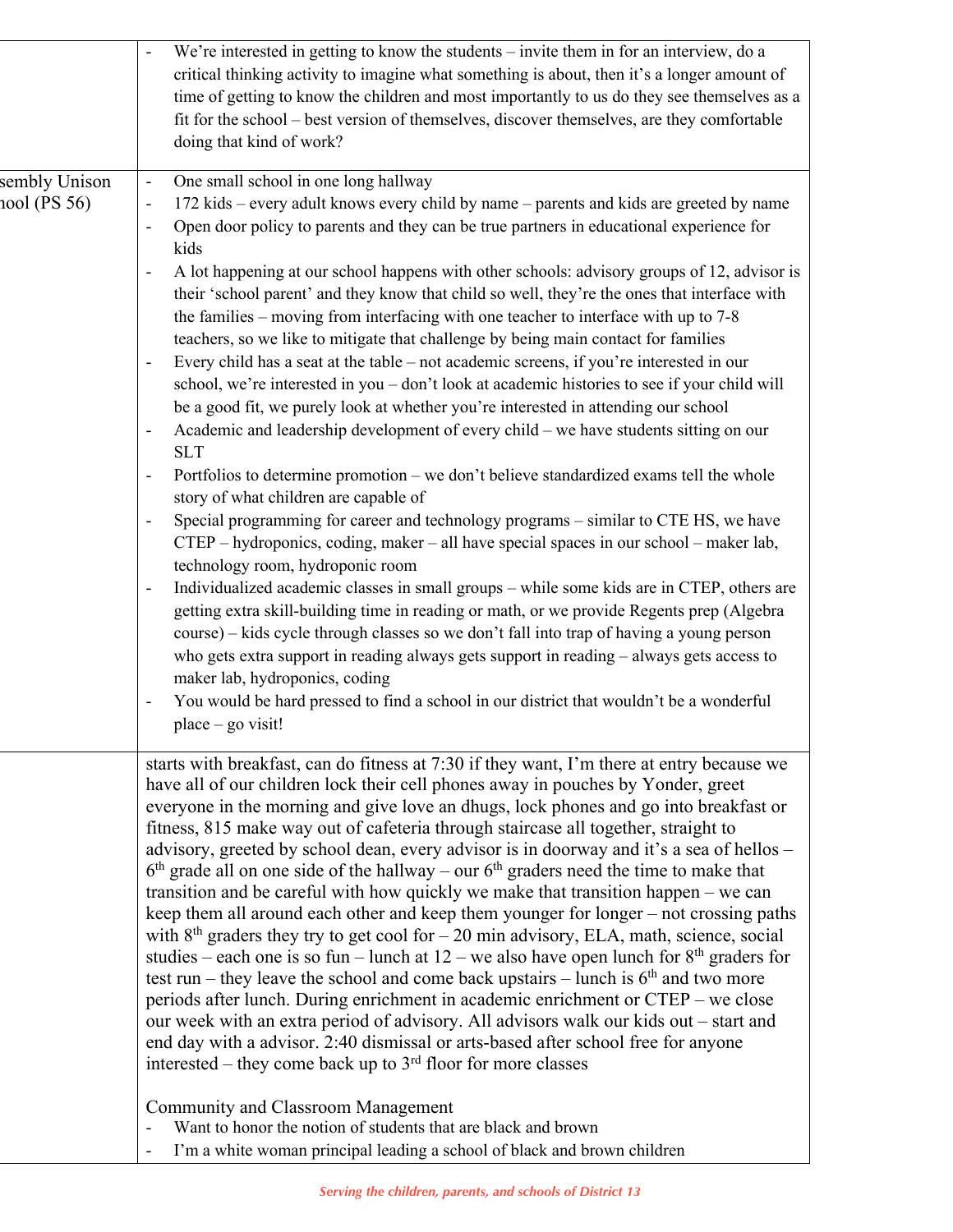|                                    | My staff is diverse<br>We talk about race all the time – every single American shows up with bias, right? We<br>have a long history in this country of racism and what has happened to black and brown<br>people and what has happened to them - if we're not talking about race in our schools,<br>we'll perpetuate the same issues<br>We talk about race in our professional development, we talk about implicit bias, the bias<br>people are carrying, we talk about the bias we carry toward our children - and I treat<br>children like they are my own<br>Families and classroom management and trust – they're all connected – if we don't build a<br>school where families feel welcome and centers THEM not US, you won't be able to build<br>a trusting relationship with the kids - and vice versa - building trusting relationship comes<br>from building a school environments where our children are seen for everything that they<br>are-including race - color-blindness only perpetuates more color-blindness<br>How do we serve our kids in a way that's better than how they've been served? It's about<br>$\qquad \qquad \blacksquare$<br>shifting instruction to center the kids you're serving,<br>My PTA president and parent coordinator are here if you want to hear from them                              |
|------------------------------------|--------------------------------------------------------------------------------------------------------------------------------------------------------------------------------------------------------------------------------------------------------------------------------------------------------------------------------------------------------------------------------------------------------------------------------------------------------------------------------------------------------------------------------------------------------------------------------------------------------------------------------------------------------------------------------------------------------------------------------------------------------------------------------------------------------------------------------------------------------------------------------------------------------------------------------------------------------------------------------------------------------------------------------------------------------------------------------------------------------------------------------------------------------------------------------------------------------------------------------------------------------------------------------------------------------------------------------------|
|                                    | Admission<br>250 applicants and 72 students last year<br>4 sections of $6th$ , 3 sections of full classes, one is ICT (integrated co-teaching, full time<br>special education teacher and full time general education teacher) $-$ in that class students<br>who have IEPs are integrated; 2 other sections of 6 <sup>th</sup> grade are Gen Ed; 1 self-contained<br>class – by the end of $6th$ grade students who enter with self-contained setting be integrated<br>into ICT classes so we don't carry students up in self-contained class - start with the year<br>and shrink it<br>We're unscreened - we have our own access to MySchools that you apply on $-$ there's a<br>date after which you're done with your application that all of the applicants that's sent to<br>us, depending if you're screened or unscreened, you get academic history - if you're<br>unscreened, you just get students' name and sending school - that's what my school gets -<br>Principals based on selection criteria, you select students and rank them - you don't accept<br>them, there's a whole back room with mathematical algorithm that matches them $-$ we<br>don't accept students, we just indicate it<br>If you've come to our open house or shown interest in the school, I click off your name<br>$\qquad \qquad \blacksquare$ |
| k Place <sup>.</sup><br>mmunity MS | Right on the edge of Park Slope on the edge of Barclay's - 20 min from here at PS 11<br>$\qquad \qquad -$<br>I would send my own child to my school - and that's the type of school that we're building<br>$\blacksquare$<br>every day and we keep getting better every day<br>8:15 in the morning (we're in an old St Augustine church from 1873) – from 8:15-8:30, we<br>$\qquad \qquad \blacksquare$<br>run something called morning circle to set the tone for the day $-$ you get the tone from the<br>front door. It's open mic - a teacher running it but students have a big voice in that and<br>they're debating and discussing<br>I can see growth – you walk in this way when you're in $6th$ , $7th$ , and $8th$<br>Systems-thinking – parts working together to serve a function – everyone counts, crossing<br>guard, safety, parents, students - what's the function? To make sure each student gains the<br>competitive edge – going the extra mile and being that person who can express what<br>they've learned in a certain way<br>December 13 – Showcase – you're all invited – we'll be doing a showcase What Is An<br>American? A charged and important term right now considering what's going on in the<br>world, looking at it from multiple perspectives, can't just look at NYT you need to look -       |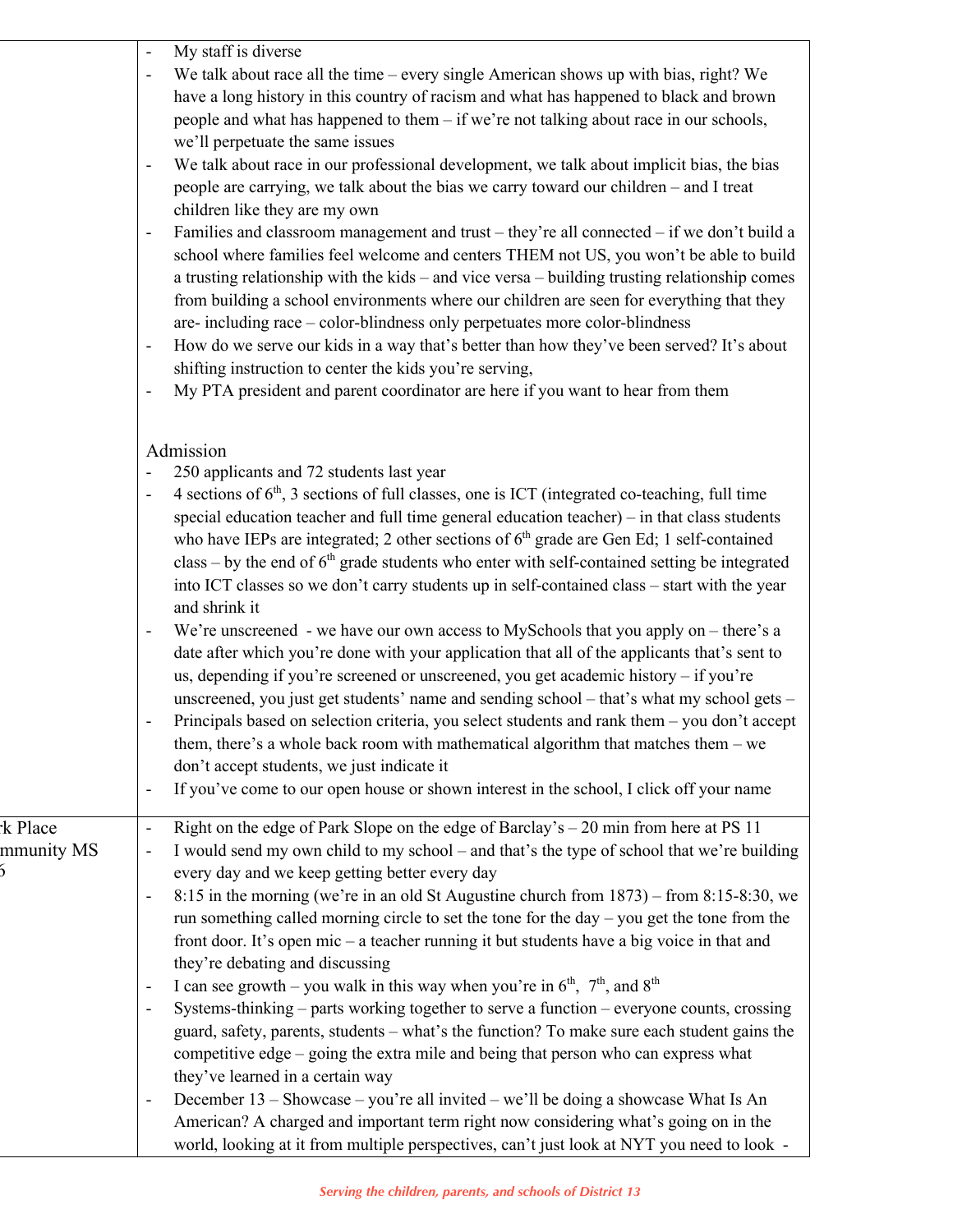|                                       | they're collecting information and data right now, it's the kind of thing that if it's not used<br>it's useless, we take that data and see what their interests are - social media, celebrity - but<br>we'll be talking about Cutie Pie in a way that a writer from the New Yorker would – why<br>is Cutie Pie a celebrity?<br>I don't run PD every day – teachers have been doing that – we're spinning many plates at<br>$\overline{\phantom{a}}$<br>the same time<br>How to use systems thinking to think of the function, the competitive edge $-$ it's not tra la<br>$\overline{\phantom{a}}$<br>la have fun, it's looking at different parts of the system and give an honest look at what's<br>not going right: why are there so many people in the hallway? (kids and teachers discuss)<br>We're growing every day $-$ if your child comes with us $-$ your child can experience and<br>feel that empowerment as well                                                                                                                          |
|---------------------------------------|--------------------------------------------------------------------------------------------------------------------------------------------------------------------------------------------------------------------------------------------------------------------------------------------------------------------------------------------------------------------------------------------------------------------------------------------------------------------------------------------------------------------------------------------------------------------------------------------------------------------------------------------------------------------------------------------------------------------------------------------------------------------------------------------------------------------------------------------------------------------------------------------------------------------------------------------------------------------------------------------------------------------------------------------------------|
| pical day for 6 <sup>th</sup><br>ıder | - morning circle, get together as whole group $8:15-8:30$ sharp - your child may be giving a<br>presentation on Yale and fielding and posing questions between classmates, morning chant<br>'good better best ' by 8:31 the entire auditorium is empty and they walk out and up the<br>staircase and then they do targeted reading in small groups with different teachers; tailor-<br>made tech sets at their reading level – some are reading independently, some are reading<br>with small groups that speaks to their interest – when they go to ELA it's a whole class<br>novel or book club, then Algebra 1 regents class, then building something in science, then<br>lunch, then they're able to exercise, then we come back into the auditorium at 12, by 1202<br>it's empty, working on meditation, finish up the day - on Fridays we have electives -<br>there's meditation/mindfulness, art appreciation, building a greenhouse with a grant from<br>PTA President; band/chorus - support them in music, do two concerts a year; dismissal |
|                                       | Classroom management<br>Ability to assess someone's face, ability to connect with students on an individual level<br>$\qquad \qquad -$<br>Going through the whole process and seeing our students and valuing their voice<br>$\qquad \qquad \blacksquare$<br>Systems thinking says every voice counts - you get a feel for what we're about tonight,<br>that's what our students and our parents and community get every single day<br>I live in community, came up in community, PTA president and teachers from the<br>$\overline{\phantom{a}}$<br>community, my kid gets his hair cut in the community, I worked in the community<br>Run the 7 systems and model for staff and students every day<br>Strong instruction is the best classroom management – culturally sensitive curriculum is<br>$\overline{\phantom{a}}$<br>the best management because it's relevant, and they'll be engaged and empowered and<br>there won't be management                                                                                                       |
|                                       | Admission<br>Online shopping is terrible $\odot$ I love sneakers. My feet are very wide. Those are my three<br>things - before Amazon, I would go into a sneaker shop and put it on. Pumas, too narrow,<br>adidas pretty good, new balance good but I don't like the style<br>Come and visit us and see if we fit for you – see what it feels like – you won't know unless<br>$\overline{\phantom{a}}$<br>you feel it. The advantage is you can come and see us at 4 <sup>th</sup> floor penthouse with view of<br>city and Brooklyn<br>See what teachers feel like and see if it fits – meet and interview with the teachers what<br>they feel like and what their philosophy is $-$ as much as we're interviewing you, you're<br>interviewing us - your fit might be with my colleagues, there's nice sneakers all around<br>We have 68 kids in $6th$ grade – we have room for you                                                                                                                                                                   |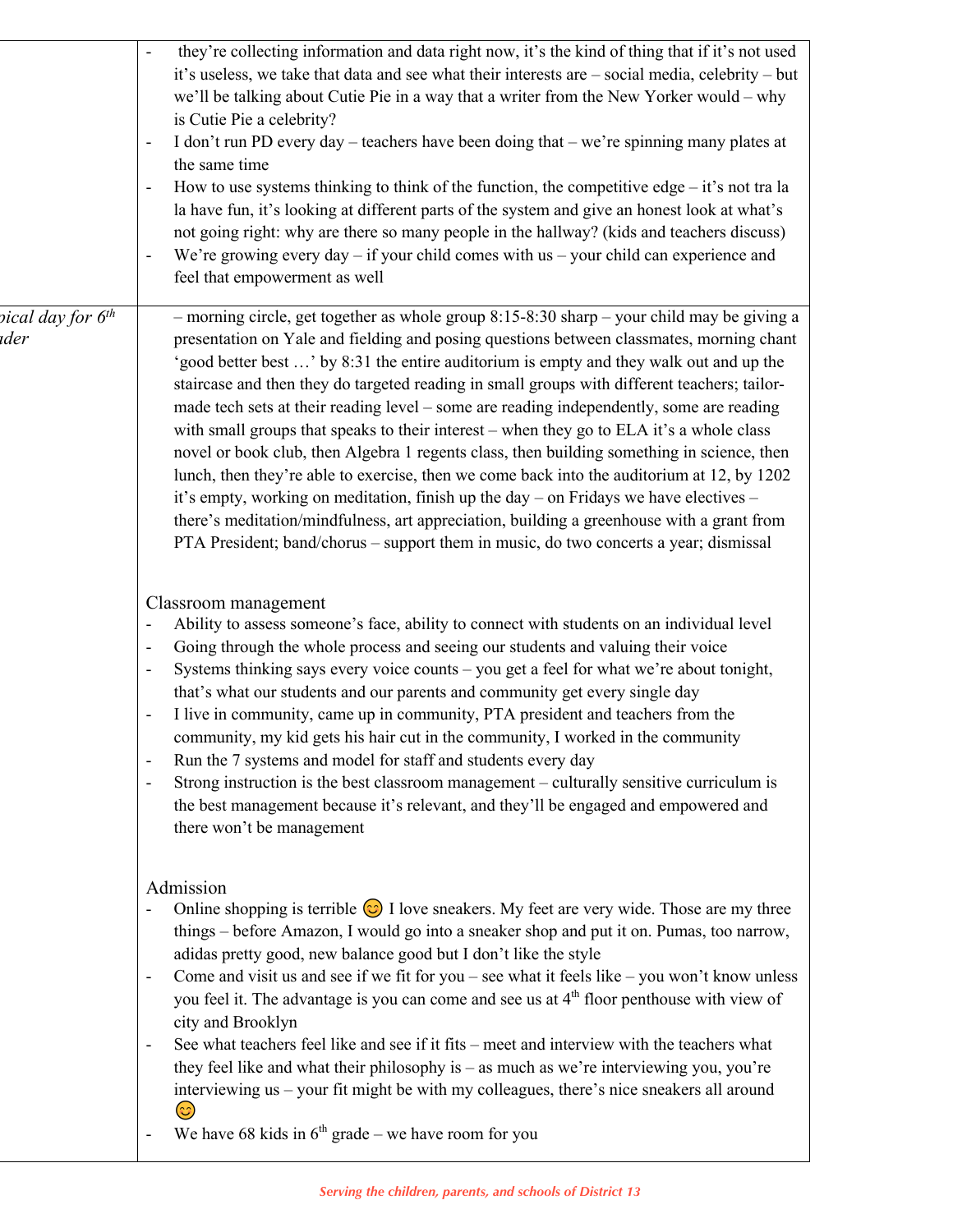| I'm the new principal<br>D13 only 6-12 school - you send your kid to us, this is the only time you have to go<br>$\blacksquare$<br>through this process<br>Small visual and performing arts school – we have a full black box theater, dance studio,<br>$\qquad \qquad -$<br>visual arts room, fully updated auditorium that was recently redone by Bette Midler<br>foundation<br>One of BK largest schools with a D75 inclusion program – we have students designated in<br>D75 settings, included in every single class in 6-12<br>We are a team - kids will because of what I do, kids will because of what we do<br>$\qquad \qquad \blacksquare$<br>What we're going to be – imagine for a second Nas' If I Rule the World  Imagine<br>schools where kids be walking through the halls                                                                                                                                                                                                                                                                                                                                                                                                                                                                                                                                                                                                                                                                                                                                                                                                                                                                                                                                                                                                                 |
|------------------------------------------------------------------------------------------------------------------------------------------------------------------------------------------------------------------------------------------------------------------------------------------------------------------------------------------------------------------------------------------------------------------------------------------------------------------------------------------------------------------------------------------------------------------------------------------------------------------------------------------------------------------------------------------------------------------------------------------------------------------------------------------------------------------------------------------------------------------------------------------------------------------------------------------------------------------------------------------------------------------------------------------------------------------------------------------------------------------------------------------------------------------------------------------------------------------------------------------------------------------------------------------------------------------------------------------------------------------------------------------------------------------------------------------------------------------------------------------------------------------------------------------------------------------------------------------------------------------------------------------------------------------------------------------------------------------------------------------------------------------------------------------------------------|
| science and social studies, ELA and math; $6th$ and $7th$ graders rotate every day through<br>$\qquad \qquad \blacksquare$<br>visual or performing arts through those 2 years to see how they interconnect and find their<br>passion; $8th$ grade they declare a talent and are programmed into their specific discipline in<br>daily arts                                                                                                                                                                                                                                                                                                                                                                                                                                                                                                                                                                                                                                                                                                                                                                                                                                                                                                                                                                                                                                                                                                                                                                                                                                                                                                                                                                                                                                                                 |
| Admission<br>I am a public school principal – last time I checked it meant everybody and everyone, my<br>job to make sure everyone who comes through our door is the best they can be<br>We're looking for 60-90 6 <sup>th</sup> graders with families that are committed to 6-12 models, there<br>are very few models like this across the city – something special about going through pre-<br>adolescence with kids walking the same journey; looking for kids, parents and families<br>considering that<br>School of the arts – any kid that's interested in developing that part of who they are –<br>-<br>everyone has an art side, finding a true passion around one of the disciplines                                                                                                                                                                                                                                                                                                                                                                                                                                                                                                                                                                                                                                                                                                                                                                                                                                                                                                                                                                                                                                                                                                             |
| Formerly MS $8$ – part of K-8 school – chose to separate so we could focus on middle<br>$\overline{\phantom{0}}$<br>school child - came together as a group as parents, teachers, children<br>We chose to focus on our diversity – we are diverse racially, economically, academically –<br>we also have a D75 program in all of our classes and we take great pride in knowing you<br>cannot distinguish one child from another, 2 students in every class with a para and paras<br>work with all of our children<br>240 to 300 students this year and we're continuing to grow -<br>$\overline{\phantom{0}}$<br>We are part of RIDE initiative - team of community, parents, teacher - what does equity<br>look like at our schools? Let's look in our classrooms and if it's not, what do we need?<br>No textbooks, the teachers write their own lesson plans - if our curriculum doesn't show<br>$\qquad \qquad \blacksquare$<br>diversity, they chose to look at different authors across different cultures to make sure<br>they're having a diverse representation<br>Math and science - looked at the data - we need to improve our math - we have all of our<br>students taking Algebra 1 and Algebra Regents - we go from $6th$ to $7th$ to $9th$ , so we decided<br>to change our math program to use Illustrative Math with high technology component to<br>support students in $6th$ – second teacher used as intervention/enrichment class – constantly<br>assessing students to see if they're ready for the next unit, if they are - she goes ahead and<br>teaches next unit<br>The goal is to teach in $6^{th}$ and part of $7^{th}$ and in $7^{th}$ teach $7^{th}$ and part of $8^{th}$ math<br>Amplify Science – more hands-on, problem-solving, lab-based and technology based – $8th$ |
|                                                                                                                                                                                                                                                                                                                                                                                                                                                                                                                                                                                                                                                                                                                                                                                                                                                                                                                                                                                                                                                                                                                                                                                                                                                                                                                                                                                                                                                                                                                                                                                                                                                                                                                                                                                                            |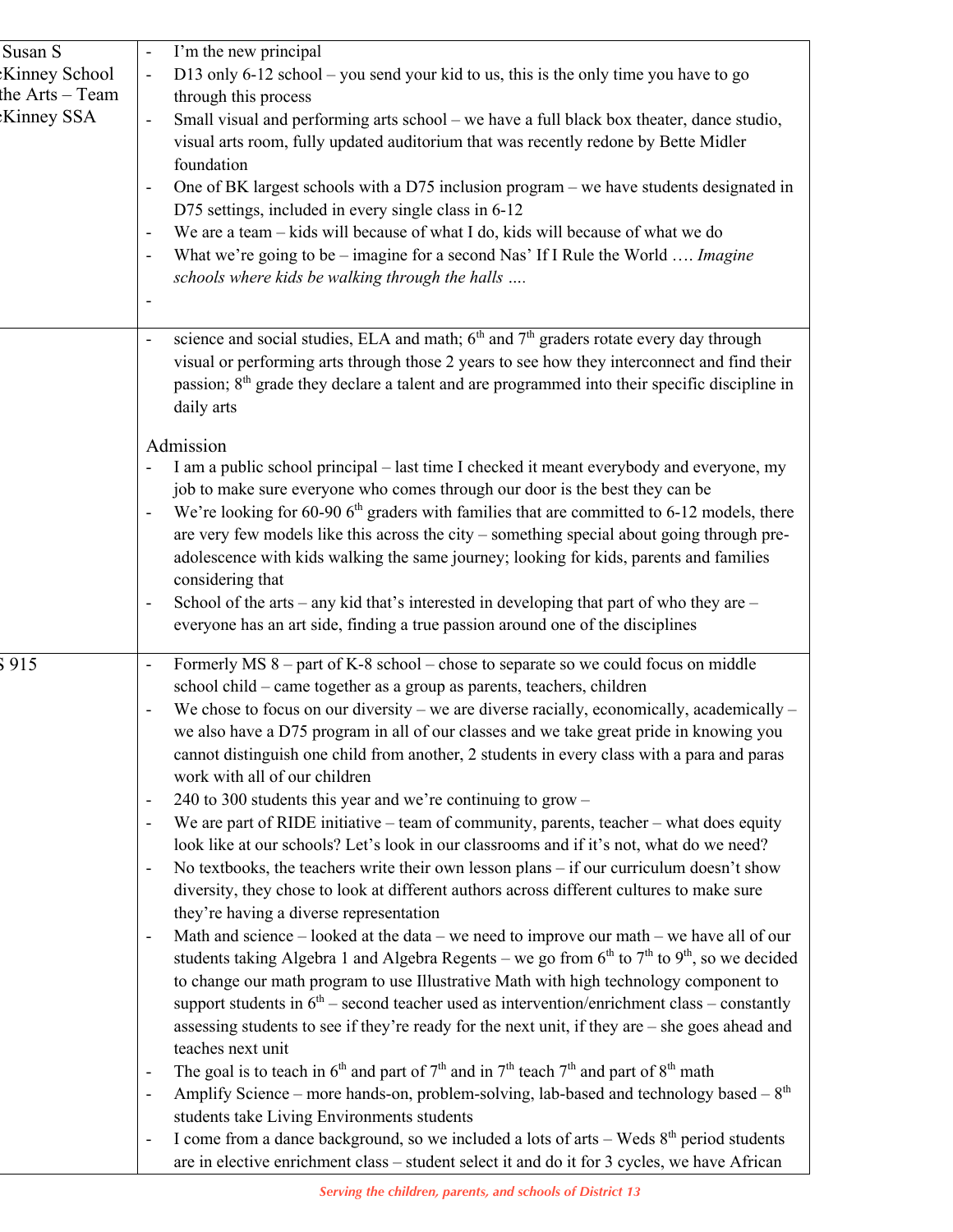| drumming to yoga to student gov't to soccer to flag football - students get to choose it and<br>have fun with it $-8^{th}$ grade has African music<br>$7th$ grade is part of college access for all -<br>We offer $7th$ and $8th$ Spanish – to take load for HS credit –<br>Extremely proud of after school program - huge initiative by our parents and teachers last<br>year – we had a paid and free – it was segregated based on who pays and doesn't pay – we<br>have one program that's completely free and they can stay until 6pm – ballet, instrumental<br>music, fashion institute, you can stay one day a week - 5 days a week until 6pm<br>We are in a building with $3$ schools – Westinghouse campus $HS - only MS$ on top floor<br>with two HS on the bottom: how does that work when my $6th$ grader is this big? $\bigodot$ I have<br>a really good rapport with those principals and we meet every single week to talk, meet<br>monthly, meet with security to talk and we're all on the same page. When I didn't have<br>supplies in the beginning of the year, they gave me paper $-$ it's where our students feel<br>safe, we're the only ones on the top floor, and even when we're in cafeteria, they're not<br>there with us at all.                           |
|----------------------------------------------------------------------------------------------------------------------------------------------------------------------------------------------------------------------------------------------------------------------------------------------------------------------------------------------------------------------------------------------------------------------------------------------------------------------------------------------------------------------------------------------------------------------------------------------------------------------------------------------------------------------------------------------------------------------------------------------------------------------------------------------------------------------------------------------------------------------------------------------------------------------------------------------------------------------------------------------------------------------------------------------------------------------------------------------------------------------------------------------------------------------------------------------------------------------------------------------------------------------------------------|
| - they say hello to me, go through scanning, AP is in cafeteria and meets with them,<br>8:15 students go upstairs, go to lockers and straight to class, periods roughly 45 min<br>each and they transfer class to class; 8 period day, $6th$ period at lunch – they have an out<br>lunch (Metrotech area, they don't have to cross any streets) - they have recess where<br>they swap between HS gym<br>Admission<br>We're unscreened and we have no ranking<br>All I'm asked is 'how many seats are you offering?'<br>Because we split from PS 8 this year and for next year, it's the last year that PS 8 $5th$<br>graders have priority seating<br>What does that mean? This year is our largest $6th$ grade – we have 140 $6th$ graders – 5<br>classes, 4 are Gen Ed and within Gen Ed is an ICT, all are maxed out at 34 students at a<br>class, 1 self-contained class<br>Work closely with welcome center – they got a lot of calls from me this year $-50\%$ of PS8<br>students come to us, other 50% is other students in D13<br>Work with parent coordinator to call students over the summer: are you definitely coming<br>to 915? If not, we have people on the waiting list we'd like to offer the seats to<br>There was a waiting list, there were people we turned down |
|                                                                                                                                                                                                                                                                                                                                                                                                                                                                                                                                                                                                                                                                                                                                                                                                                                                                                                                                                                                                                                                                                                                                                                                                                                                                                        |

7:26 Ayanna took questions from the audience, notes are included above so that they're grouped by the school

- What does a typical  $6<sup>th</sup>$  grade look like?
- On average, how many applicants do you have coming or are interested in your school? How do you make that choice if you have 500-600 applicants? How do you pick 100?
- Concern raised by Faraji about black and Latinx students in the district notes importance of visiting school in person. What is your relationship with your school community? Do you know what their needs are? How do you handle classroom management? How do you deal with poor classroom management and what are the consequences?
	- II.) Approval of September Meeting Minutes 3 minutes
	- II.) President's Report 5 minutes
	- IV.) CEC Calendar & Meeting for November and December- 15 min
	- VI.) Adjournment